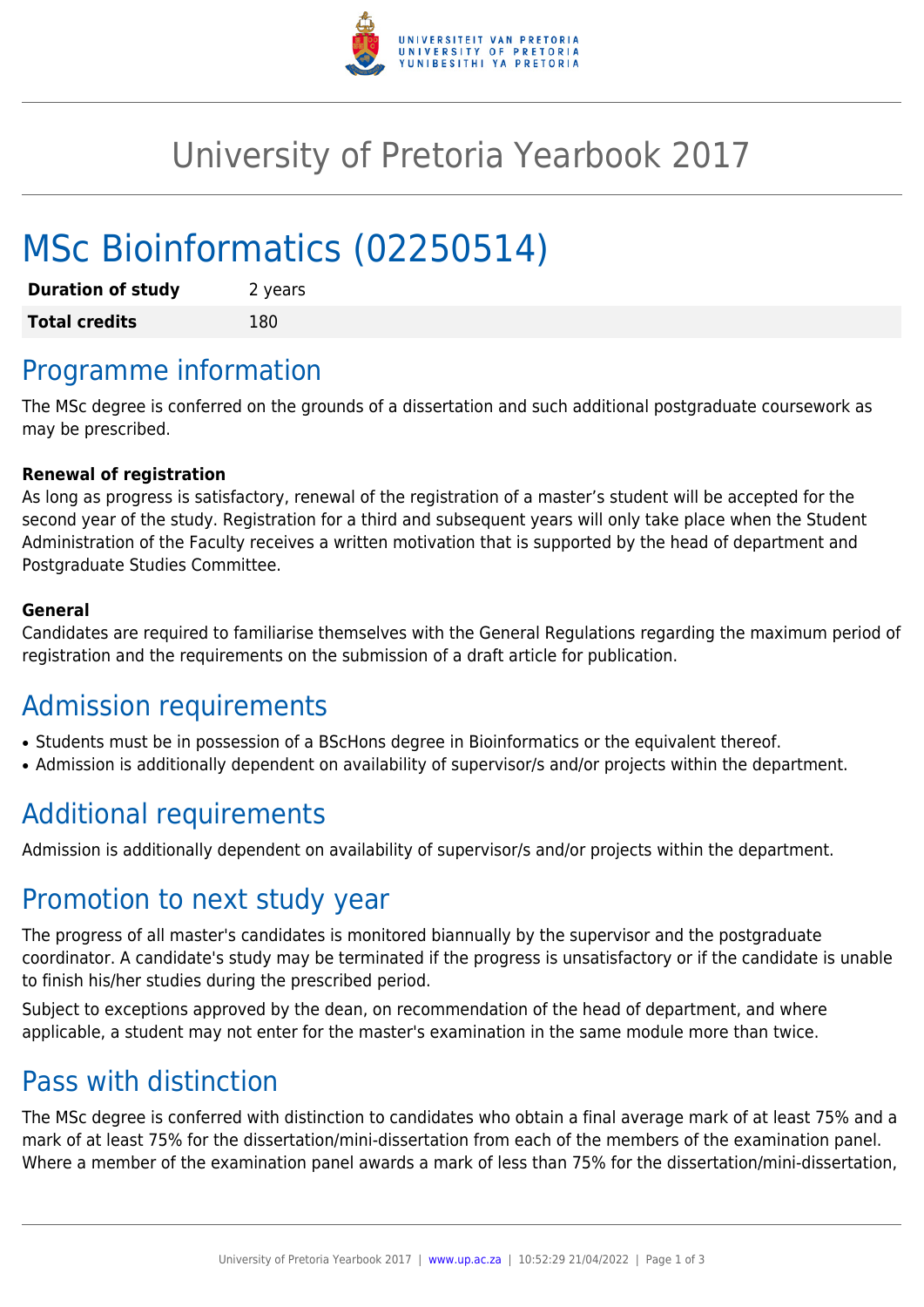

that member of the examination panel must offer, in writing, support for his/her decision, or indicate in writing that he/she supports the examination committee's decision to confer the degree with distinction.